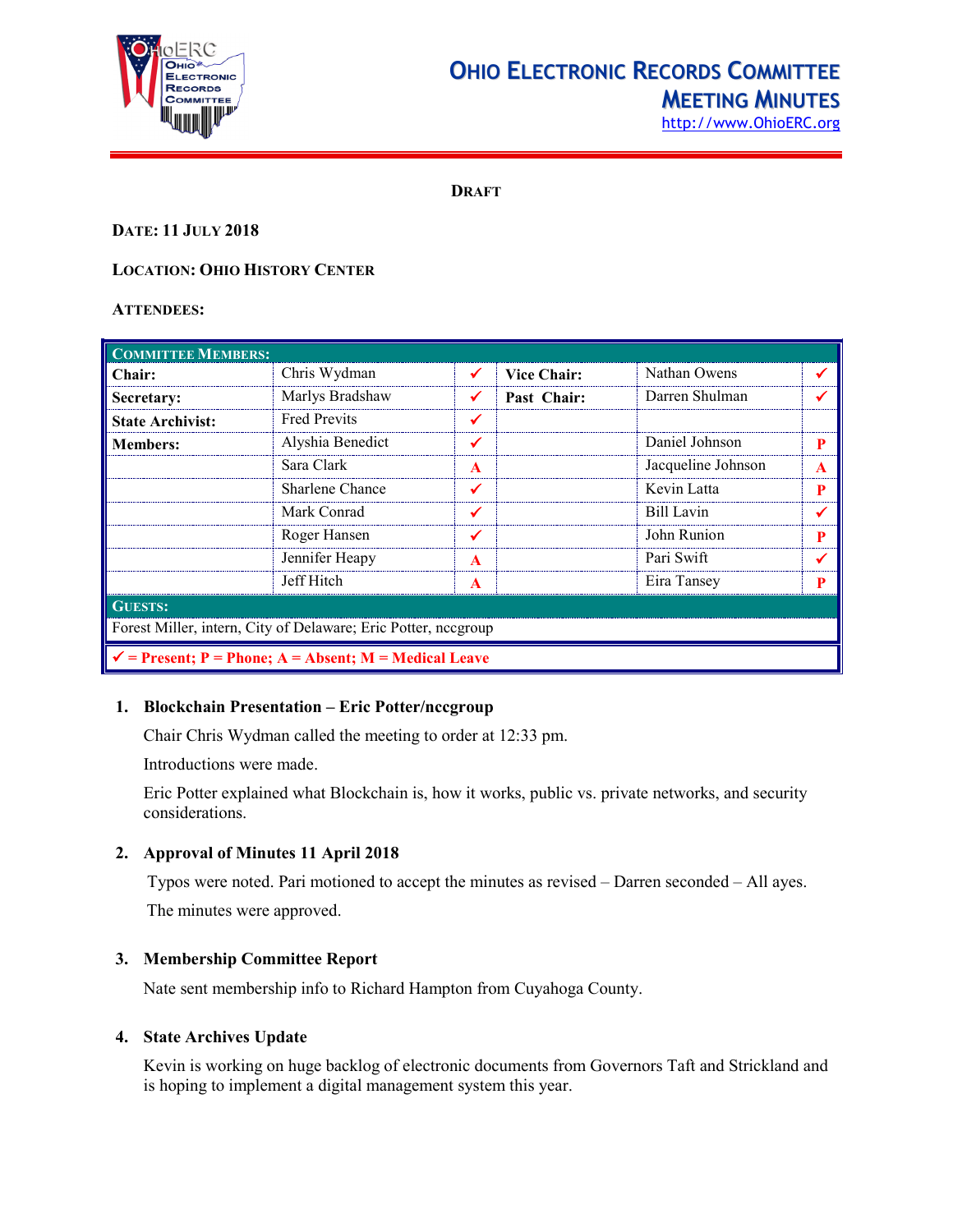

## **5. "Scan or Not to Scan" Session Requests**

- o NEOMCA Parma, OH is confirmed for November 15, 2018 at the Cuyahoga County Parma Branch Library between 10 am and 2 pm. Nate put presentation on GoogleDrive.
- $\circ$  Village of Mayfield Pari will check again for an October date. After 3<sup>rd</sup> request, has not heard back from SWOMCA.

#### **6. Tutorial/Online Module for OhioERC Website**

Fred submitted a request for an OHRAB grant. Will find out in Nov./Dec. Grant starts in Jan. for 2019.

Darren – vendor can work with budget.

Pari - cost is per view with OSU.

May be able to get more grant money later for bigger project, if pilot is successful.

#### **7. OhioERC Guidelines/Tip Sheets Review**

- $\circ$  Email Alyshia, Pari, Mark 1<sup>st</sup> draft is more user/ less IT oriented, and outdated info has been stripped out.
- o Social Media John, Darren some definitions updated, questions about others.

#### **8. IG Resource Page**

Nate – has links to authorities on subject – subcommittee will review. Will replace draft tip sheet when finished.

#### **9. Smart Phones/Text Messaging**

Pari – finish other projects first and come back to this. New law passed on blockchain – we should probably do that next.

#### **10. Review Action items**

Chris – Digital Preservation (under Resources) – not much there. Review and remove old/outdated Resources.

#### **11. Other New Business from the Floor**

Bill – Eric will send us the slides from his presentation.

Next meeting is October 10 in the trilobite classroom.

Chris adjourned the meeting at 3:20 p.m.